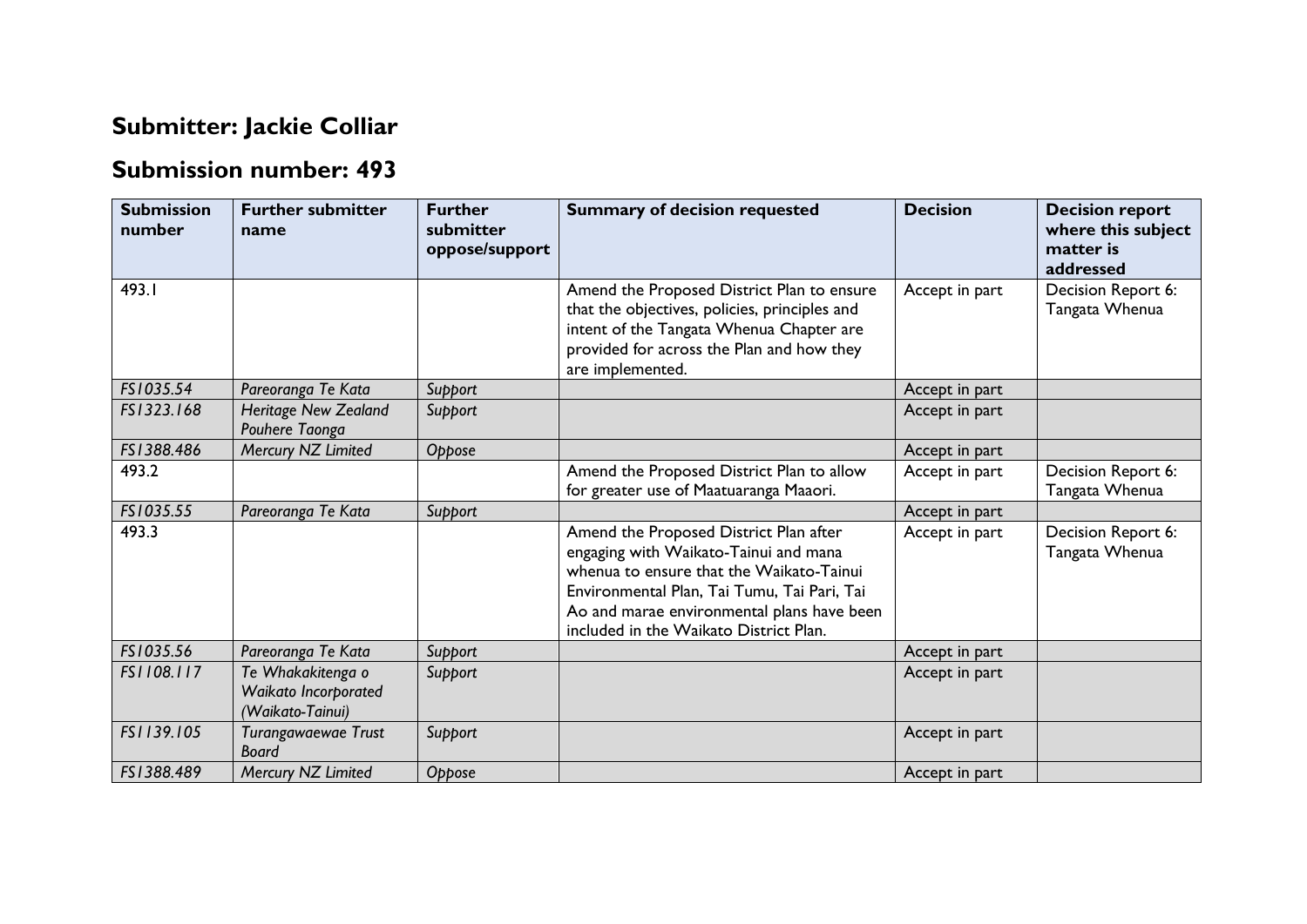| <b>Submission</b><br>number | <b>Further submitter</b><br>name                              | <b>Further</b><br>submitter<br>oppose/support | <b>Summary of decision requested</b>                                                                                                                                      | <b>Decision</b> | <b>Decision report</b><br>where this subject<br>matter is<br>addressed |
|-----------------------------|---------------------------------------------------------------|-----------------------------------------------|---------------------------------------------------------------------------------------------------------------------------------------------------------------------------|-----------------|------------------------------------------------------------------------|
| 493.4                       |                                                               |                                               | Amend the Proposed District Plan to<br>integrate the concept of environmental<br>enhancement including in the Biodiversity<br>Offsetting provisions.                      | Accept in part  | Decision Report 9:<br>Significant Natural<br>Areas                     |
| FS1035.57                   | Pareoranga Te Kata                                            | Support                                       |                                                                                                                                                                           | Accept in part  |                                                                        |
| 493.5                       |                                                               |                                               | Amend the Proposed District Plan and maps<br>to include the Waikato River in its entirety as<br>both an Outstanding Natural Feature and<br>Outstanding Natural Landscape. | Accept in part  | Decision Report 10:<br>Landscapes                                      |
| FS1035.58                   | Pareoranga Te Kata                                            | Support                                       |                                                                                                                                                                           | Accept in part  |                                                                        |
| FS1108.118                  | Te Whakakitenga o<br>Waikato Incorporated<br>(Waikato-Tainui) | Support                                       |                                                                                                                                                                           | Accept in part  |                                                                        |
| FS1139.106                  | Turangawaewae Trust<br><b>Board</b>                           | Support                                       |                                                                                                                                                                           | Accept in part  |                                                                        |
| FS1223.173                  | Mercury NZ Limited                                            | Oppose                                        |                                                                                                                                                                           | Accept in part  |                                                                        |
| FS1345.135                  | <b>Genesis Energy Limited</b>                                 | Oppose                                        |                                                                                                                                                                           | Accept in part  |                                                                        |
| 493.6                       |                                                               |                                               | Amend the Proposed District Plan to include<br>a Waikato River Corridor Zone to recognise<br>the special status and importance of the<br>Waikato River.                   | Accept in part  | Decision Report 10:<br>Landscapes                                      |
| FS1035.59                   | Pareoranga Te Kata                                            | Support                                       |                                                                                                                                                                           | Accept in part  |                                                                        |
| FS1345.136                  | <b>Genesis Energy Limited</b>                                 | Oppose                                        |                                                                                                                                                                           | Accept in part  |                                                                        |
| 493.7                       |                                                               |                                               | Amend the Proposed District Plan to provide<br>greater clarity as to what information must be<br>provided when developing a Concept<br>Management Plan.                   | Accept in part  | Decision Report 6:<br>Tangata Whenua                                   |
| FS1035.60                   | Pareoranga Te Kata                                            | Support                                       |                                                                                                                                                                           | Accept in part  |                                                                        |
| 493.8                       |                                                               |                                               | Amend the Proposed District Plan to provide<br>further information as to how Concept                                                                                      | Accept in part  | Decision Report 6:<br>Tangata Whenua                                   |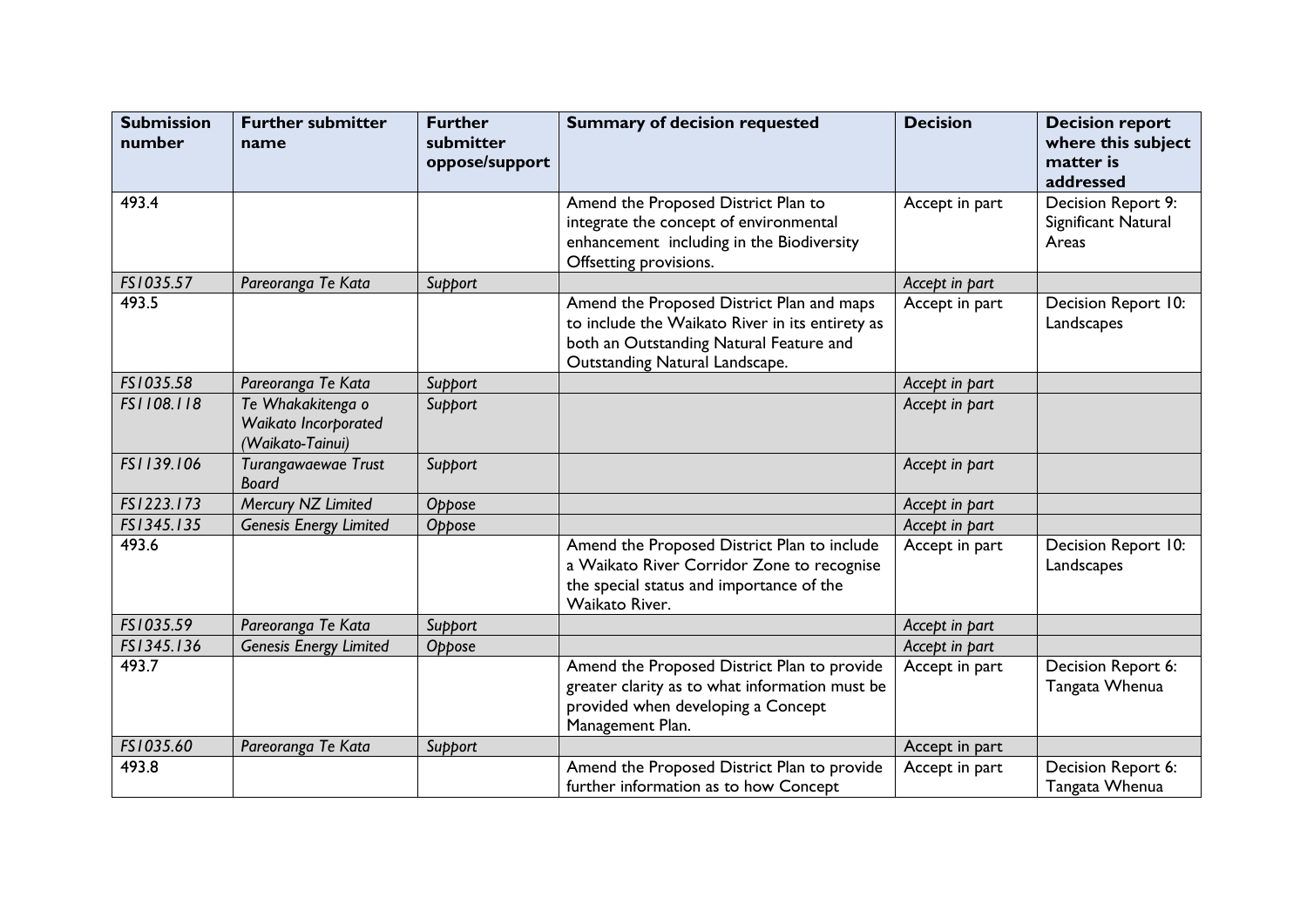| <b>Submission</b><br>number | <b>Further submitter</b><br>name | <b>Further</b><br>submitter<br>oppose/support | <b>Summary of decision requested</b>                                                                                                                                                                                                                                             | <b>Decision</b> | <b>Decision report</b><br>where this subject<br>matter is<br>addressed |
|-----------------------------|----------------------------------|-----------------------------------------------|----------------------------------------------------------------------------------------------------------------------------------------------------------------------------------------------------------------------------------------------------------------------------------|-----------------|------------------------------------------------------------------------|
|                             |                                  |                                               | Management Plans will be implemented as<br>part of a Resource Management Act process.                                                                                                                                                                                            |                 |                                                                        |
| FS1035.61                   | Pareoranga Te Kata               | Support                                       |                                                                                                                                                                                                                                                                                  | Accept in part  |                                                                        |
| 493.9                       |                                  |                                               | Amend the Proposed District Plan to provide<br>greater clarity to the application of the Plan if<br>a Concept Management Plan is not<br>developed.                                                                                                                               | Accept in part  | Decision Report 6:<br>Tangata Whenua                                   |
| FS1035.62                   | Pareoranga Te Kata               | Support                                       |                                                                                                                                                                                                                                                                                  | Accept in part  |                                                                        |
| 493.10                      |                                  |                                               | Amend the Proposed District Plan to ensure<br>consistency of wording in the rural and<br>residential zones, in relation to the approval<br>process for a Concept Management Plan.                                                                                                | Accept in part  | Decision Report 6:<br>Tangata Whenua                                   |
| FS1035.63                   | Pareoranga Te Kata               | Support                                       |                                                                                                                                                                                                                                                                                  | Accept in part  |                                                                        |
| 493.11                      |                                  |                                               | Provide greater clarity as to who resources<br>the development of Concept Management<br>Plans and what council information and<br>assistance will be provided to Marae and/or<br>trusts.                                                                                         | Accept in part  | Decision Report 6:<br>Tangata Whenua                                   |
| FS1035.64                   | Pareoranga Te Kata               | Support                                       |                                                                                                                                                                                                                                                                                  | Accept in part  |                                                                        |
| 493.12                      |                                  |                                               | Amend the Proposed District Plan to provide<br>for the most enabling provisions to facilitate<br>the development of marae and papakainga<br>throughout the district.                                                                                                             | Accept in part  | Decision Report 6:<br>Tangata Whenua                                   |
| FS1035.65                   | Pareoranga Te Kata               | Support                                       |                                                                                                                                                                                                                                                                                  | Accept in part  |                                                                        |
| 493.13                      |                                  |                                               | Add a new district-wide Maaori land chapter<br>that includes specific objectives and policy<br>framework, a wider range of activities<br>relevant to Maori land such as urupa and<br>koohanga (could be specifically identified<br>rather than just covered by the definition of | Accept in part  | Decision Report 6:<br>Tangata Whenua                                   |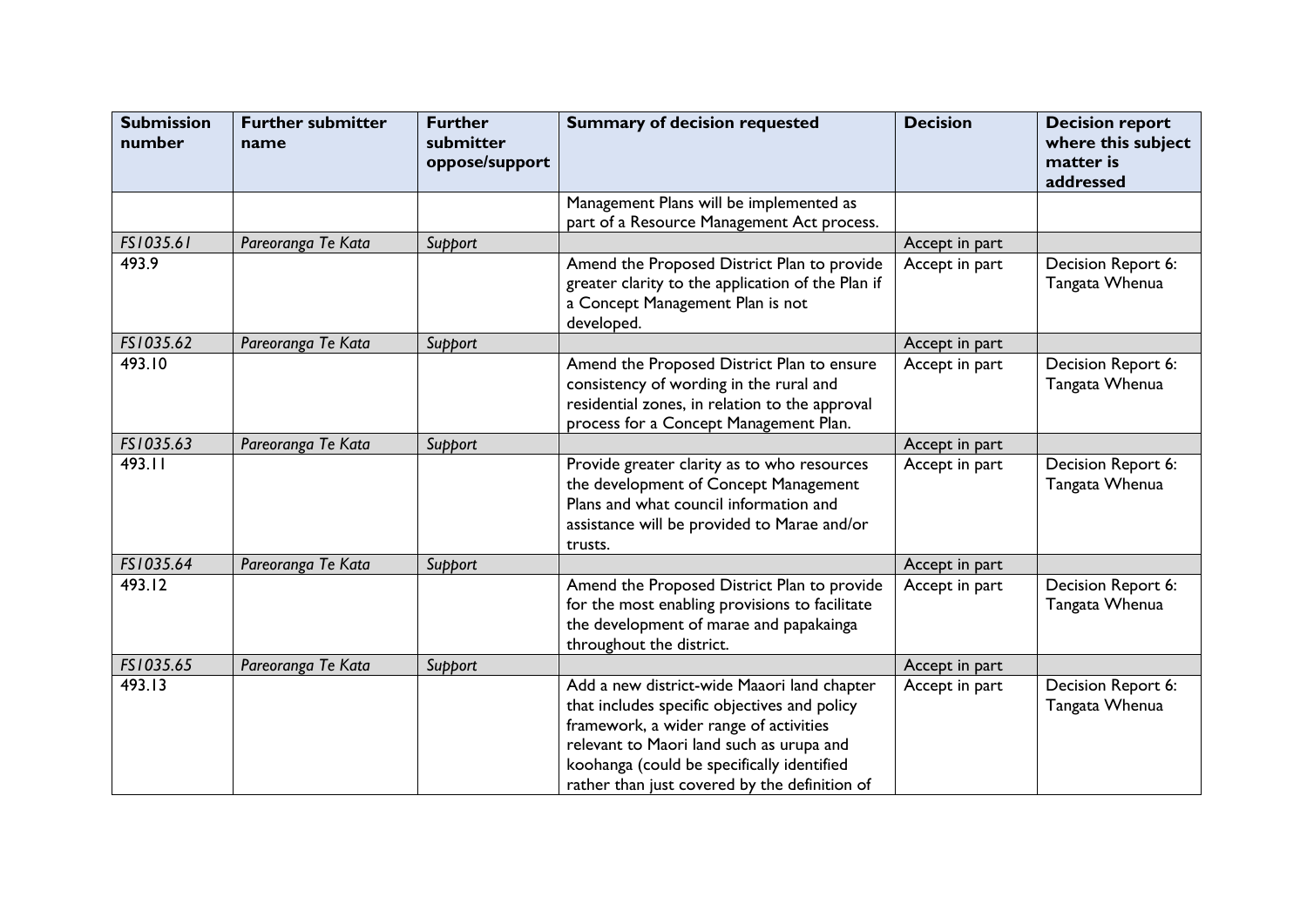| <b>Submission</b><br>number | <b>Further submitter</b><br>name                              | <b>Further</b><br>submitter<br>oppose/support | <b>Summary of decision requested</b>                                                                                                                                                                                                           | <b>Decision</b> | <b>Decision report</b><br>where this subject<br>matter is<br>addressed |
|-----------------------------|---------------------------------------------------------------|-----------------------------------------------|------------------------------------------------------------------------------------------------------------------------------------------------------------------------------------------------------------------------------------------------|-----------------|------------------------------------------------------------------------|
|                             |                                                               |                                               | "Marae Complex") and would apply District-<br>wide.                                                                                                                                                                                            |                 |                                                                        |
| FS1035.66                   | Pareoranga Te Kata                                            | Support                                       |                                                                                                                                                                                                                                                | Accept in part  |                                                                        |
| 493.14                      |                                                               |                                               | Retain the activity status and clearance<br>thresholds for indigenous vegetation<br>clearance for Marae, dwellings and<br>papakaainga on Maaori Freehold Land or<br>Maaori Customary Land in the Proposed<br>District Plan.                    | Accept          | Decision Report 9:<br>Significant Natural<br>Areas                     |
| FS1035.67                   | Pareoranga Te Kata                                            | Support                                       |                                                                                                                                                                                                                                                | Accept          |                                                                        |
| 493.15                      |                                                               |                                               | Amend the Proposed District Plan to provide<br>for earthworks in Significant Natural Areas<br>that are for the establishment of Marae,<br>papakaainga, dwellings and associated access,<br>parking and manoeuvring as a permitted<br>activity. | Accept          | Decision Report 9:<br>Significant Natural<br>Areas                     |
| FS1035.68                   | Pareoranga Te Kata                                            | Support                                       |                                                                                                                                                                                                                                                | Accept          |                                                                        |
| 493.16                      |                                                               |                                               | Amend Policy 4.7.3 (xvi) Residential<br>Subdivision, to refer to low impact<br>stormwater design, to improve consistency<br>with Policy 6.4.7 Stormwater which does<br>mention low impact design being adopted<br>where appropriate            | Reject          | Decision Report 32:<br>Miscellaneous<br><b>Matters</b>                 |
| FS1035.69                   | Pareoranga Te Kata                                            | Support                                       |                                                                                                                                                                                                                                                | Reject          |                                                                        |
| FS1108.119                  | Te Whakakitenga o<br>Waikato Incorporated<br>(Waikato-Tainui) | Support                                       |                                                                                                                                                                                                                                                | Reject          |                                                                        |
| FS1139.107                  | Turangawaewae Trust<br><b>Board</b>                           | Support                                       |                                                                                                                                                                                                                                                | Reject          |                                                                        |
| FS1388.487                  | Mercury NZ Limited                                            | Oppose                                        |                                                                                                                                                                                                                                                | Accept          |                                                                        |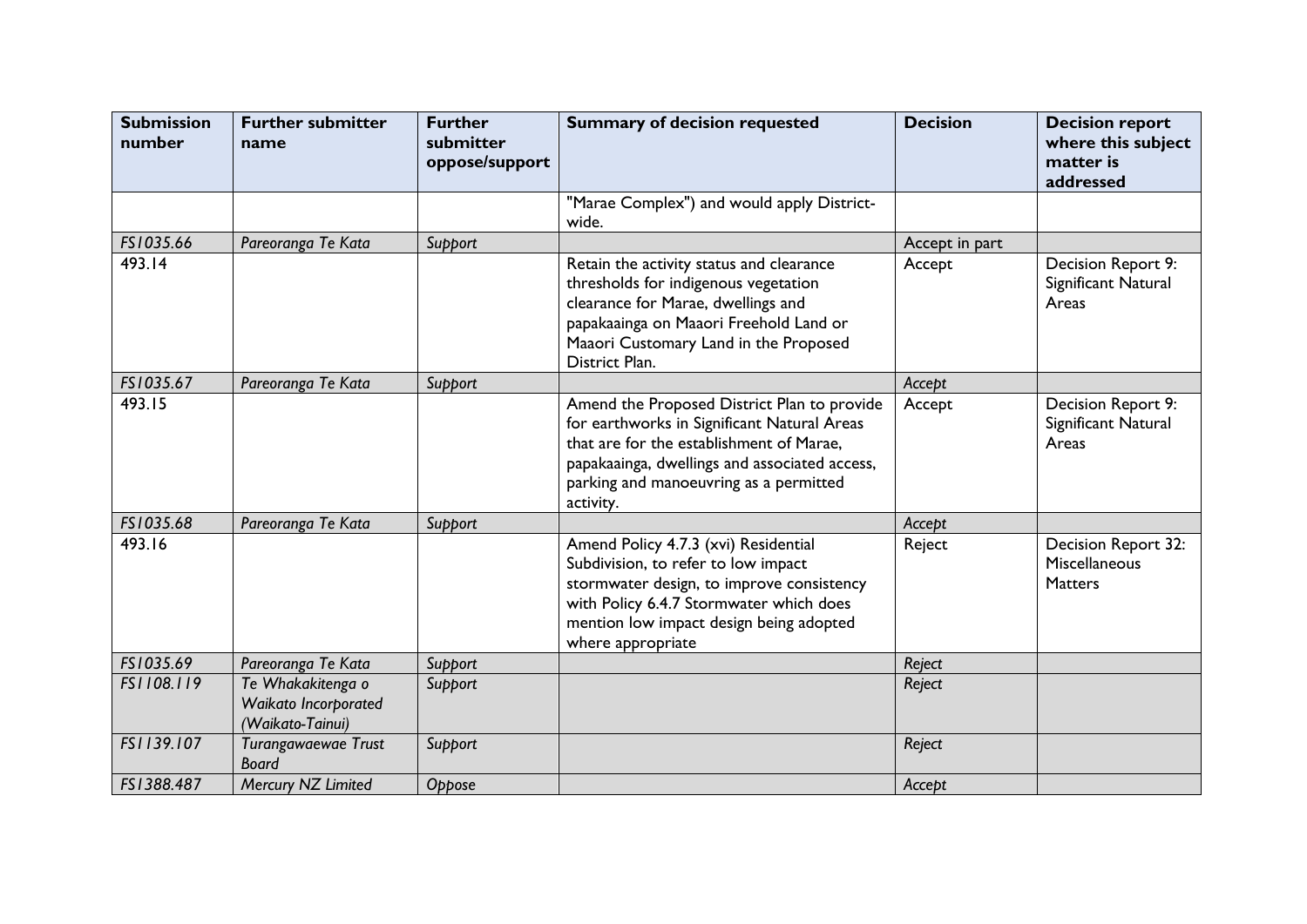| <b>Submission</b><br>number | <b>Further submitter</b><br>name                              | <b>Further</b><br>submitter<br>oppose/support | <b>Summary of decision requested</b>                                                                                                                                                                                                                                                                                                      | <b>Decision</b> | <b>Decision report</b><br>where this subject<br>matter is<br>addressed                       |
|-----------------------------|---------------------------------------------------------------|-----------------------------------------------|-------------------------------------------------------------------------------------------------------------------------------------------------------------------------------------------------------------------------------------------------------------------------------------------------------------------------------------------|-----------------|----------------------------------------------------------------------------------------------|
| 493.17                      |                                                               |                                               | Amend the Proposed District Plan to re<br>instate deferred zoning to a point in time<br>when Waikato District Council have clarity<br>around their infrastructure and how the areas<br>will be serviced.                                                                                                                                  | Accept in part  | decision Report 13:<br>Infrastructure and<br><b>Decision Report 24:</b><br>Future Urban Zone |
| FS1035.70                   | Pareoranga Te Kata                                            | Support                                       |                                                                                                                                                                                                                                                                                                                                           | Accept in part  |                                                                                              |
| FS1176.95                   | <b>Watercare Services Ltd</b>                                 | Support                                       |                                                                                                                                                                                                                                                                                                                                           | Accept in part  |                                                                                              |
| FS1261.37                   | Annie Chen                                                    | Oppose                                        |                                                                                                                                                                                                                                                                                                                                           | Accept in part  |                                                                                              |
| FS1297.47                   | <b>CSL Trust &amp; Top End</b><br><b>Properties Limited</b>   | Oppose                                        |                                                                                                                                                                                                                                                                                                                                           | Accept in part  |                                                                                              |
| FS1108.120                  | Te Whakakitenga o<br>Waikato Incorporated<br>(Waikato-Tainui) | Support                                       |                                                                                                                                                                                                                                                                                                                                           | Accept in part  |                                                                                              |
| FS1139.108                  | Turangawaewae Trust<br><b>Board</b>                           | Support                                       |                                                                                                                                                                                                                                                                                                                                           | Accept in part  |                                                                                              |
| 493.18                      |                                                               |                                               | Amend Chapter 14 Infrastructure and Energy,<br>to provide clear provisions to manage the<br>effects of infrastructure and energy activities<br>on Maaori Areas of Significance and Maaori<br>Sites of Significance. This may include making<br>amendments to the activity status, rules and<br>defining terms such as "identified areas." | Accept in part  | decision Report 13:<br>Infrastructure                                                        |
| FS1035.71                   | Pareoranga Te Kata                                            | Support                                       |                                                                                                                                                                                                                                                                                                                                           | Accept in part  |                                                                                              |
| FS1108.121                  | Te Whakakitenga o<br>Waikato Incorporated<br>(Waikato-Tainui) | Support                                       |                                                                                                                                                                                                                                                                                                                                           | Accept in part  |                                                                                              |
| FS1139.109                  | Turangawaewae Trust<br><b>Board</b>                           | Support                                       |                                                                                                                                                                                                                                                                                                                                           | Accept in part  |                                                                                              |
| FS1388.488                  | Mercury NZ Limited                                            | Oppose                                        |                                                                                                                                                                                                                                                                                                                                           | Accept in part  |                                                                                              |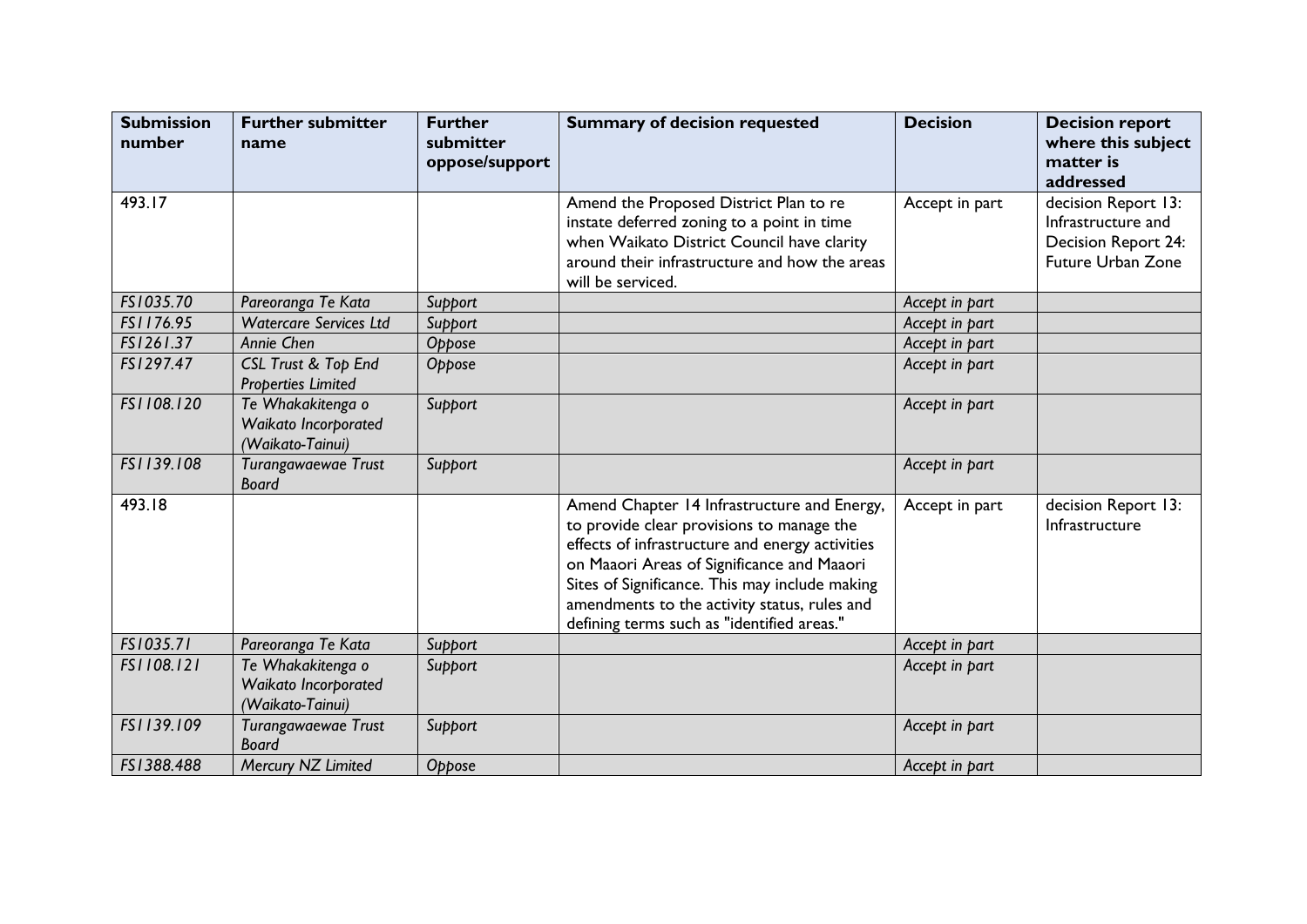| <b>Submission</b><br>number | <b>Further submitter</b><br>name                 | <b>Further</b><br>submitter<br>oppose/support | <b>Summary of decision requested</b>                                                                                                                                                                            | <b>Decision</b> | <b>Decision report</b><br>where this subject<br>matter is<br>addressed      |
|-----------------------------|--------------------------------------------------|-----------------------------------------------|-----------------------------------------------------------------------------------------------------------------------------------------------------------------------------------------------------------------|-----------------|-----------------------------------------------------------------------------|
| 493.19                      |                                                  |                                               | Withdraw or place on hold the Proposed<br>District Plan Review Process to allow for the<br>Hazards Chapter to be developed, integrated<br>and considered as part of a thorough District<br>Plan review process. | Reject          | Decision Reports 20,<br>29A - 29E: Natural<br>Hazards and Climate<br>Change |
| FS1035.72                   | Pareoranga Te Kata                               | Support                                       |                                                                                                                                                                                                                 | Reject          |                                                                             |
| FS1261.38                   | Annie Chen                                       | Oppose                                        |                                                                                                                                                                                                                 | Accept          |                                                                             |
| FS1297.48                   | CSL Trust & Top End<br><b>Properties Limited</b> | Oppose                                        |                                                                                                                                                                                                                 | Accept          |                                                                             |
| 493.20                      |                                                  |                                               | Amend the Proposed District Plan to include<br>integrated catchment management planning as<br>a method of sustainably managing land<br>development and Three Waters<br>infrastructure.                          | Accept in part  | Decision Report 13:<br>Infrastructure                                       |
| FS1035.73                   | Pareoranga Te Kata                               | Support                                       |                                                                                                                                                                                                                 | Accept in part  |                                                                             |
| FS1277.136                  | <b>Waikato Regional Council</b>                  | Support                                       |                                                                                                                                                                                                                 | Accept in part  |                                                                             |
| 493.21                      |                                                  |                                               | Amend the Proposed District Plan following<br>engagement with Waikato-Tainui and mana<br>whenua to ensure that respective land<br>development plans and opportunities are<br>adequately provided for.           | Accept in part  | Decision Report 6:<br>Tangata Whenua                                        |
| FS1035.74                   | Pareoranga Te Kata                               | Support                                       |                                                                                                                                                                                                                 | Accept in part  |                                                                             |
| 493.22                      |                                                  |                                               | Undertake a Natural Character Assessment<br>of the Waikato River to determine if there<br>are any areas of High or Outstanding Natural<br>Character.                                                            | Accept in part  | Decision Report 6:<br>Tangata Whenua                                        |
| FS1035.75                   | Pareoranga Te Kata                               | Support                                       |                                                                                                                                                                                                                 | Accept in part  |                                                                             |
| FS1223.174                  | Mercury NZ Limited                               | Oppose                                        |                                                                                                                                                                                                                 | Accept in part  |                                                                             |
| 493.23                      |                                                  |                                               | Amend the definition of "Maori Customary<br>Land" within Chapter 13 Definitions to                                                                                                                              | Accept in part  | Decision Report 6:<br>Tangata Whenua                                        |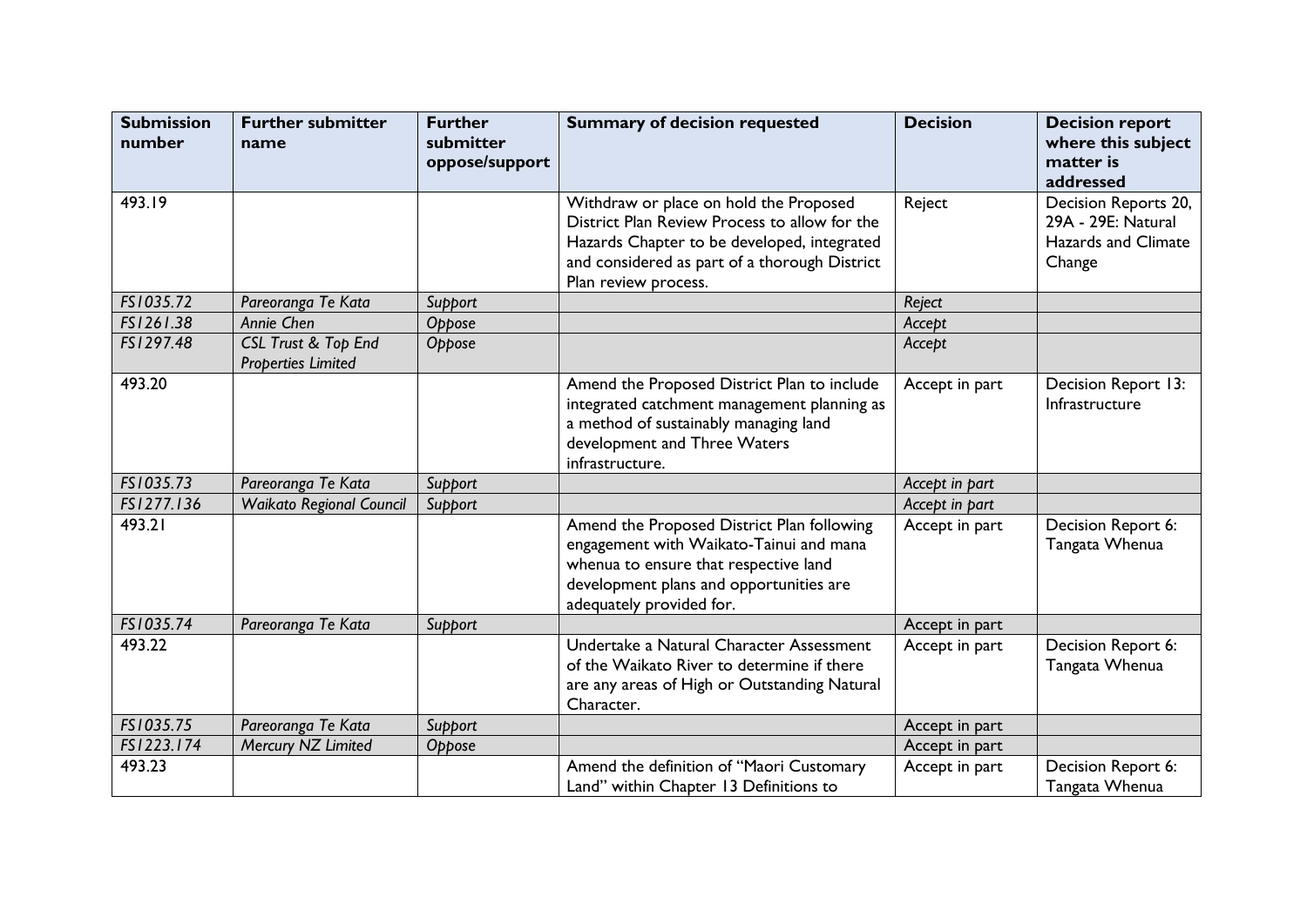| <b>Submission</b><br>number | <b>Further submitter</b><br>name                              | <b>Further</b><br>submitter<br>oppose/support | <b>Summary of decision requested</b>                                                                                                                                                     | <b>Decision</b> | <b>Decision report</b><br>where this subject<br>matter is<br>addressed |
|-----------------------------|---------------------------------------------------------------|-----------------------------------------------|------------------------------------------------------------------------------------------------------------------------------------------------------------------------------------------|-----------------|------------------------------------------------------------------------|
|                             |                                                               |                                               | ensure consistency with section 129(2) (a) of<br>the Te Ture Whenua Maori Act 1993.                                                                                                      |                 |                                                                        |
| FS1035.76                   | Pareoranga Te Kata                                            | Support                                       |                                                                                                                                                                                          | Accept in part  |                                                                        |
| 493.24                      |                                                               |                                               | Recognise tikanga and Maatauranga Maori in<br>the Blueprint and structure plan processes.                                                                                                | Accept in part  | Decision Report 6:<br>Tangata Whenua                                   |
| FS1035.77                   | Pareoranga Te Kata                                            | Support                                       |                                                                                                                                                                                          | Accept in part  |                                                                        |
| FS1108.122                  | Te Whakakitenga o<br>Waikato Incorporated<br>(Waikato-Tainui) | Support                                       |                                                                                                                                                                                          | Accept in part  |                                                                        |
| FS1139.110                  | Turangawaewae Trust<br><b>Board</b>                           | Support                                       |                                                                                                                                                                                          | Accept in part  |                                                                        |
| 493.25                      |                                                               |                                               | Amend the Proposed District Plan to clarify<br>situations where low impact design is not<br>appropriate, as provided for in the Proposed<br>District Plan.                               | Reject          | Decision Report 13:<br>Infrastructure                                  |
| FS1035.78                   | Pareoranga Te Kata                                            | Support                                       |                                                                                                                                                                                          | Reject          | Decision Report 13:<br>Infrastructure                                  |
| FS1108.123                  | Te Whakakitenga o<br>Waikato Incorporated<br>(Waikato-Tainui) | Support                                       |                                                                                                                                                                                          | Reject          | Decision Report 13:<br>Infrastructure                                  |
| FS1139.111                  | Turangawaewae Trust<br><b>Board</b>                           | <b>Not Stated</b>                             |                                                                                                                                                                                          | Reject          | Decision Report 13:<br>Infrastructure                                  |
| 493.26                      |                                                               |                                               | Retain the provisions allowing for indigenous<br>vegetation clearance associated with the<br>gathering of plants in accordance with Maori<br>customs and values as a Permitted Activity. | Accept          | Decision Report 9:<br>Significant Natural<br>Areas                     |
| FS1035.79                   | Pareoranga Te Kata                                            | Support                                       |                                                                                                                                                                                          | Accept          | Decision Report 9:<br>Significant Natural<br>Areas                     |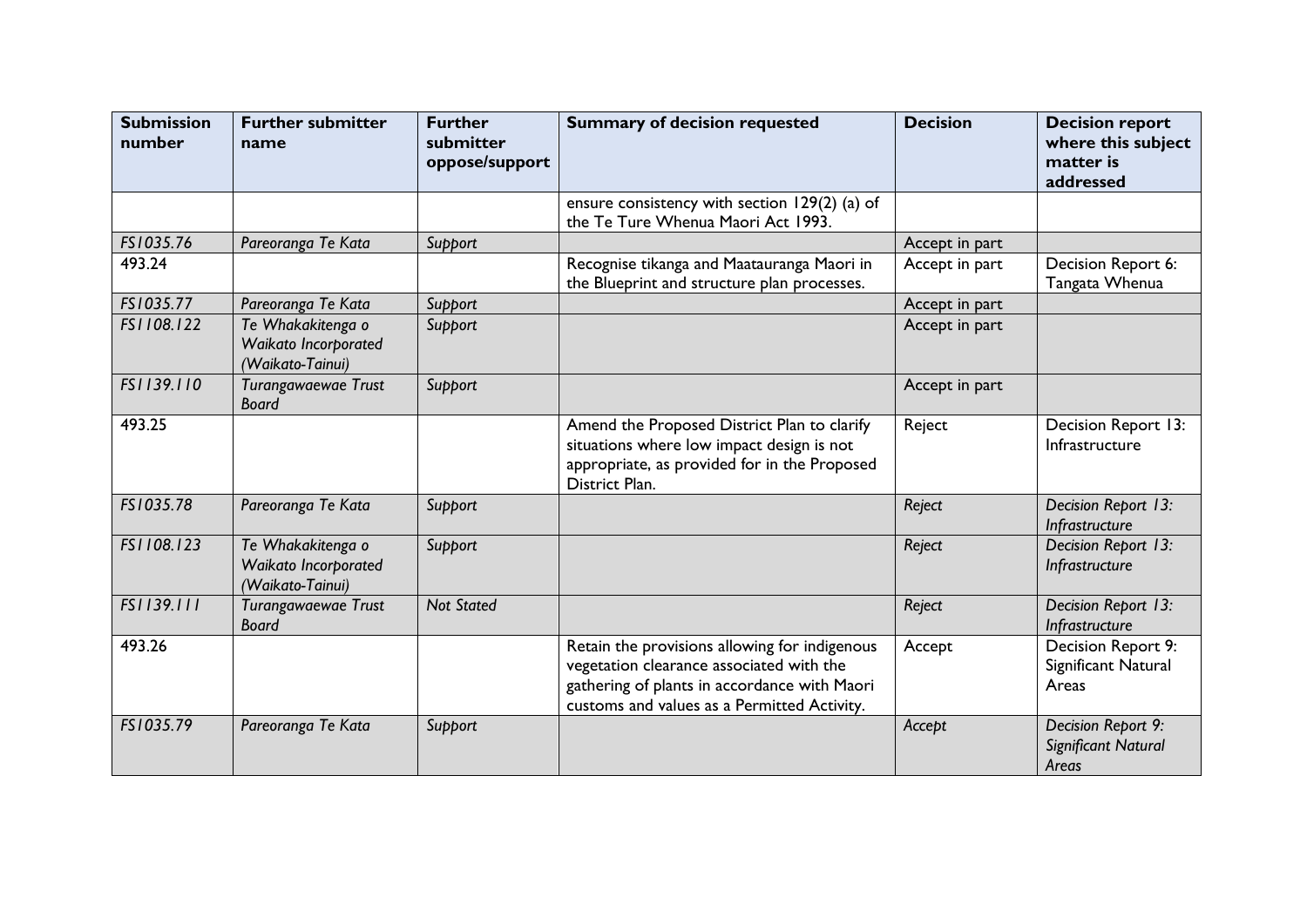| <b>Submission</b><br>number | <b>Further submitter</b><br>name                              | <b>Further</b><br>submitter<br>oppose/support | <b>Summary of decision requested</b>                                                                                                                                                                                                     | <b>Decision</b> | <b>Decision report</b><br>where this subject<br>matter is<br>addressed |
|-----------------------------|---------------------------------------------------------------|-----------------------------------------------|------------------------------------------------------------------------------------------------------------------------------------------------------------------------------------------------------------------------------------------|-----------------|------------------------------------------------------------------------|
| 493.27                      |                                                               |                                               | No specific decision sought, but submission<br>supports the introduction of a specific<br>chapter addressing Tangata Whenua<br>concerns, issues and opportunities.                                                                       | Accept in part  | Decision Report 6:<br>Tangata Whenua                                   |
| FS1035.80                   | Pareoranga Te Kata                                            | Support                                       |                                                                                                                                                                                                                                          | Accept in part  |                                                                        |
| FS1108.124                  | Te Whakakitenga o<br>Waikato Incorporated<br>(Waikato-Tainui) | Support                                       |                                                                                                                                                                                                                                          | Accept in part  |                                                                        |
| FS1139.112                  | Turangawaewae Trust<br><b>Board</b>                           | <b>Not Stated</b>                             |                                                                                                                                                                                                                                          | Accept in part  |                                                                        |
| 493.28                      |                                                               |                                               | No specific decision sought, but submission<br>supports efforts to identify areas of high and<br>outstanding natural character and outstanding<br>natural features and landscapes, the<br>engagement of experts and with mana<br>whenua. | Accept          | Decision Report 10:<br>Landscapes                                      |
| FS1035.81                   | Pareoranga Te Kata                                            | Support                                       |                                                                                                                                                                                                                                          | Accept          | Decision Report 10:<br>Landscapes                                      |
| FS1108.125                  | Te Whakakitenga o<br>Waikato Incorporated<br>(Waikato-Tainui) | Support                                       |                                                                                                                                                                                                                                          | Accept          | Decision Report 10:<br>Landscapes                                      |
| FS1139.113                  | Turangawaewae Trust<br><b>Board</b>                           | <b>Not Stated</b>                             |                                                                                                                                                                                                                                          | Accept          | Decision Report 10:<br>Landscapes                                      |
| FS1223.175                  | Mercury NZ Limited                                            | Oppose                                        |                                                                                                                                                                                                                                          | Reject          | Decision Report 10:<br>Landscapes                                      |
| 493.29                      |                                                               |                                               | No specific decision sought, but submission<br>generally supports the introduction of<br>concept plans.                                                                                                                                  | Accept in part  | Decision Report 6:<br>Tangata Whenua                                   |
| FS1035.82                   | Pareoranga Te Kata                                            | Support                                       |                                                                                                                                                                                                                                          | Accept          |                                                                        |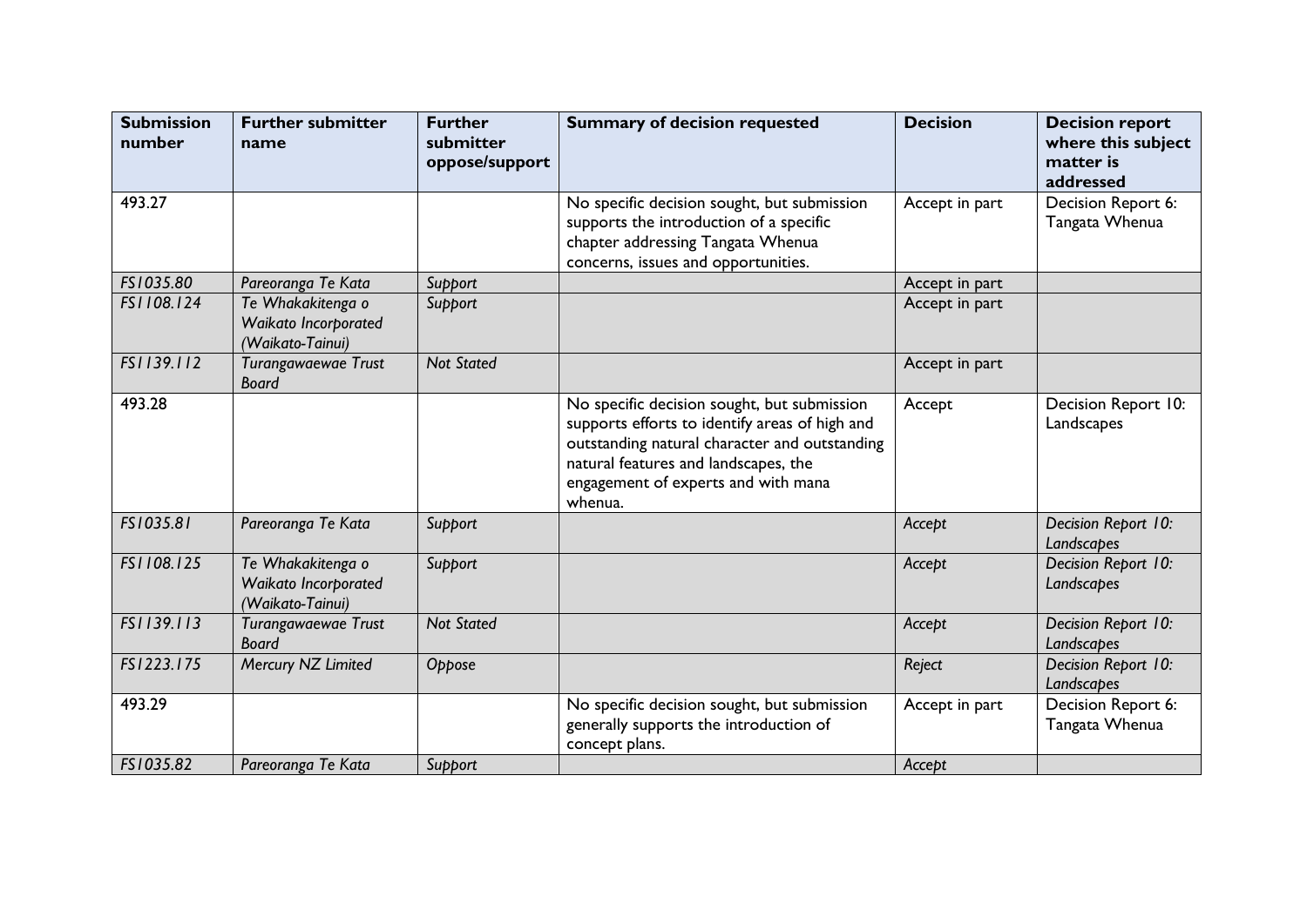| <b>Submission</b><br>number | <b>Further submitter</b><br>name    | <b>Further</b><br>submitter<br>oppose/support | <b>Summary of decision requested</b>                                                                                                                                                                 | <b>Decision</b> | <b>Decision report</b><br>where this subject<br>matter is<br>addressed |
|-----------------------------|-------------------------------------|-----------------------------------------------|------------------------------------------------------------------------------------------------------------------------------------------------------------------------------------------------------|-----------------|------------------------------------------------------------------------|
| FS1139.114                  | Turangawaewae Trust<br><b>Board</b> | <b>Not Stated</b>                             |                                                                                                                                                                                                      | Accept          |                                                                        |
| 493.30                      |                                     |                                               | No specific decision sought, but submission<br>supports referencing of structure plans but<br>notes the absence of structure plans in the<br>Proposed District Plan.                                 | Accept in part  | Decision Report 32:<br>Miscellaneous<br><b>Matters</b>                 |
| FS1035.83                   | Pareoranga Te Kata                  | Support                                       |                                                                                                                                                                                                      | Accept in part  |                                                                        |
| 493.31                      |                                     |                                               | Retain the ability to clear indigenous<br>vegetation for the purposes of establishing a<br>Marae complex, dwellings and papakaainga<br>building on Maaori Freehold Land or Maaori<br>Customary Land. | Accept          | Decision Report 9:<br>Significant Natural<br>Areas                     |
| FS1035.84                   | Pareoranga Te Kata                  | Support                                       |                                                                                                                                                                                                      | Accept          |                                                                        |
| 493.32                      |                                     |                                               | Amend the Proposed District Plan to utilise<br>low impact design in all new developments.                                                                                                            | Accept in part  | Decision Report 13:<br>Infrastructure                                  |
| FS1035.85                   | Pareoranga Te Kata                  | Support                                       |                                                                                                                                                                                                      | Accept in part  |                                                                        |
| 493.33                      |                                     |                                               | Amend the definition of "Marae Complex" in<br>Chapter 13 Definitions, although submission<br>does not set out specific amendments sought.                                                            | Accept in part  | Decision Report 6:<br>Tangata Whenua                                   |
| FS1035.86                   | Pareoranga Te Kata                  | Support                                       |                                                                                                                                                                                                      | Accept in part  |                                                                        |
| 493.34                      |                                     |                                               | Amend the definition of "Maori Freehold<br>Land" within Chapter 13 Definitions, to<br>ensure consistency with section 129(2)(b) of<br>the Te Ture Whenua Maaori Act 1993.                            | Accept in part  | Decision Report 6:<br>Tangata Whenua                                   |
| FS1035.87                   | Pareoranga Te Kata                  | Support                                       |                                                                                                                                                                                                      | Accept in part  |                                                                        |
| 493.35                      |                                     |                                               | Put the District Plan review process on hold<br>so that outcomes of the blueprinting exercise<br>can be accommodated I the District Plan,<br>including the development of structure plans            | Reject          | Decision Report 32:<br>Miscellaneous<br><b>Matters</b>                 |
| FS1035.88                   | Pareoranga Te Kata                  | Support                                       |                                                                                                                                                                                                      | Reject          |                                                                        |